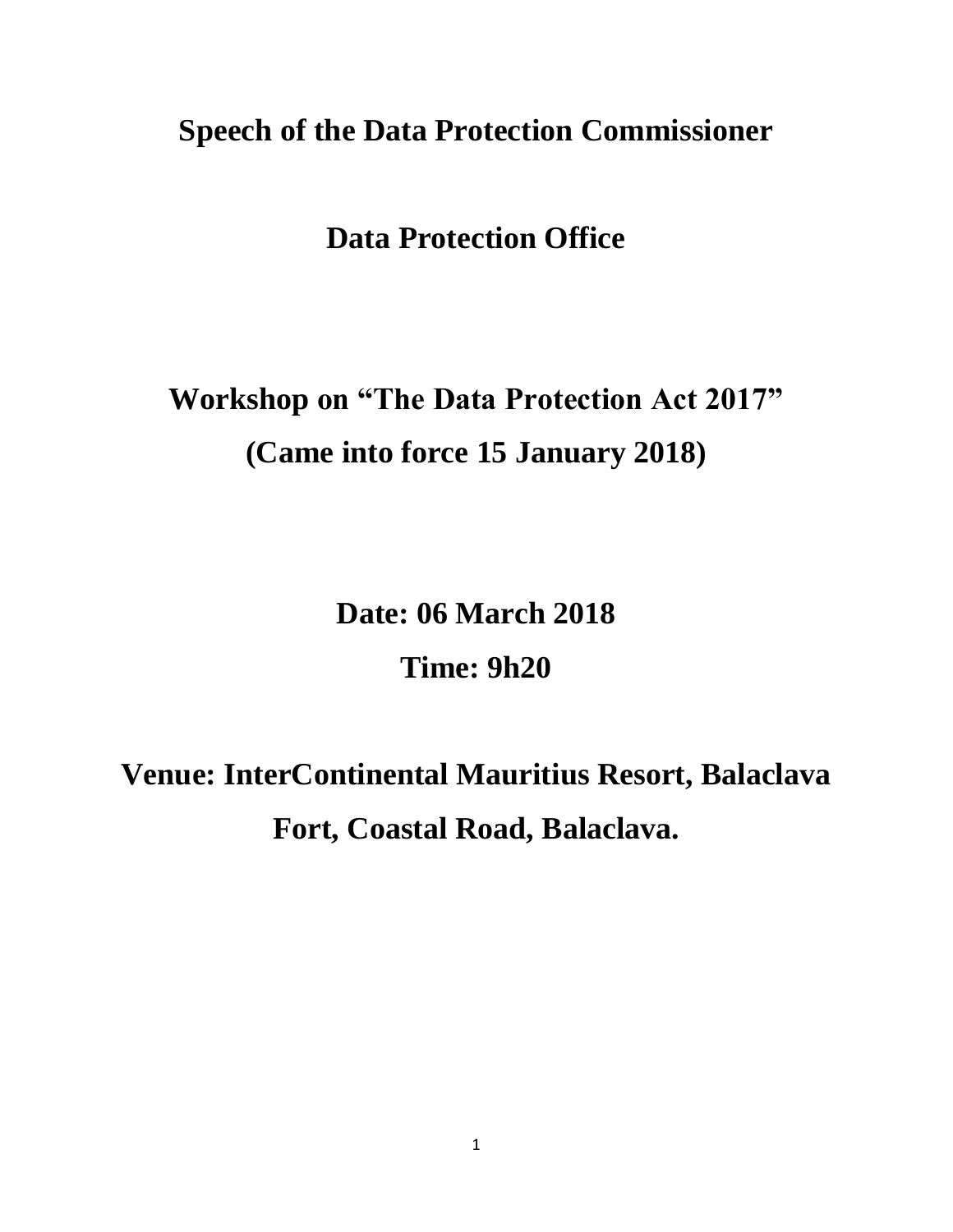**Honorable Minister of Technology Communication and Innovation, Mr. Yogida Sawmynaden,**

- **The Permanent Secretary, Mrs Moorghen,**
- **Members of theDiplomatic corps,**
- **Dr Peter Tobin,**
- **Heads of ministries, departments, parastatals, and private organisations**
- **Distinguished Guests,**
- **Ladies and Gentlemen,**
- **All protocols observed**

#### **Good Morning,**

Allow me to welcome you all to this workshop themed the "**Data Protection Act 2017**" in spite of the weather challenges.

Privacy is considered to be an international fundamental human right and a rare gem in today's world. So it has become imperative for us to protect it given its vulnerable nature.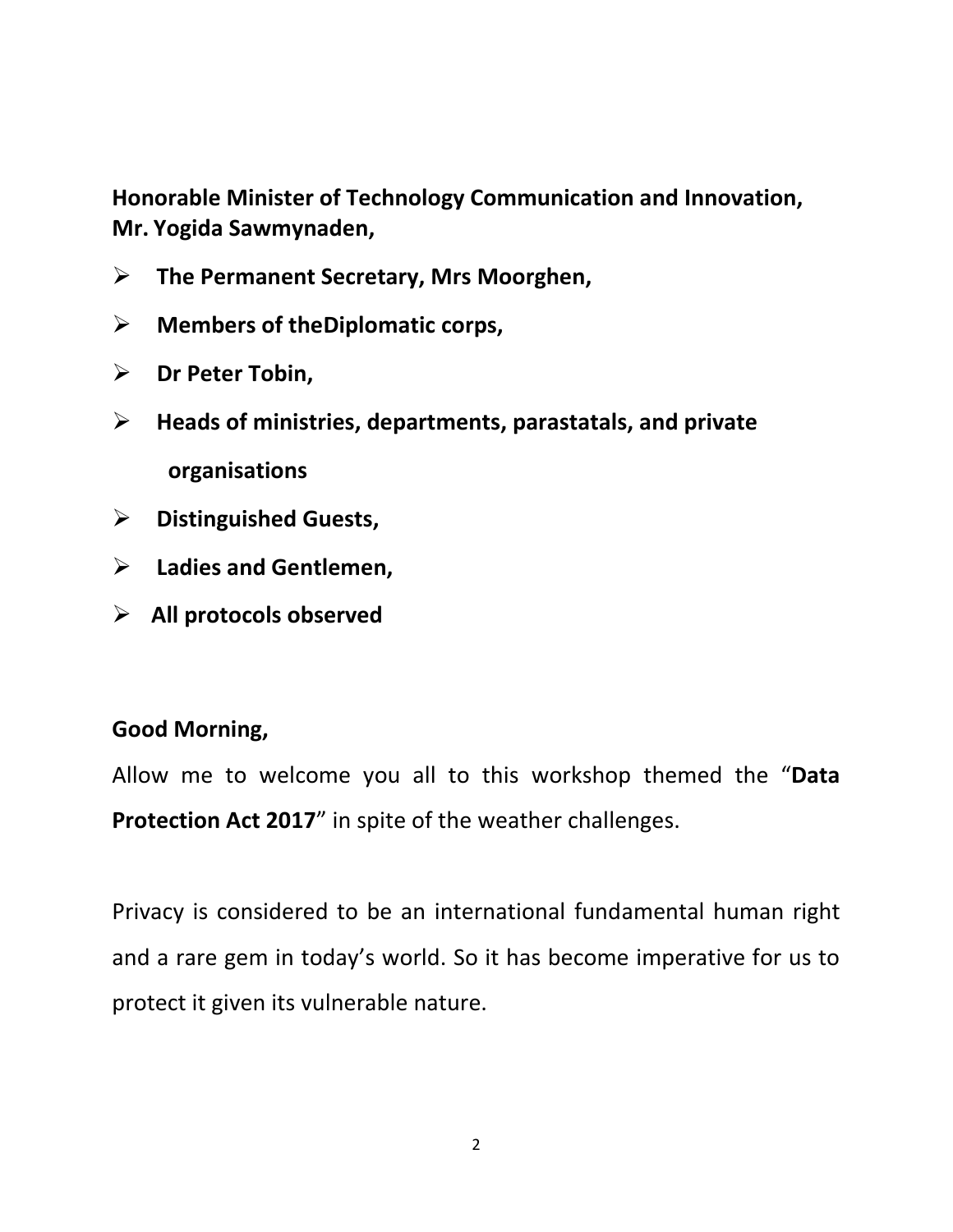#### **Ladies and Gentlemen,**

It seems like only yesterday that the two-year phase of adaptation to the European Union's General Data Protection Regulation commonly known as GDPR of 2016/679 started. For the uninitiated, GDPR builds on the previous European Union directives of 1995 and provides better protection for consumers, and improved privacy considerations for organisations. Furthermore, it puts the onus on businesses to change their entire ethos towards data protection for a safe and secure digital world.

25<sup>th</sup> of May 2018 is the day in Europe that all data protection requirements of businesses will have to be changed. However, this not only affects European businesses but every company or enterprise that processes personal data of European citizens outside Europe.

Thus, for instance, our BPO companies are threatened with loss of business should they not timely comply with the requirements of the GDPR. The Data Protection Office in collaboration with its parent Ministry and the State Law office came up with a new law namely the **Data Protection Act 2017** to align our legal framework with the GDPR and to cement Mauritius's position in Africa at the forefront of technological innovation, international data sharing and protection of personal data.

3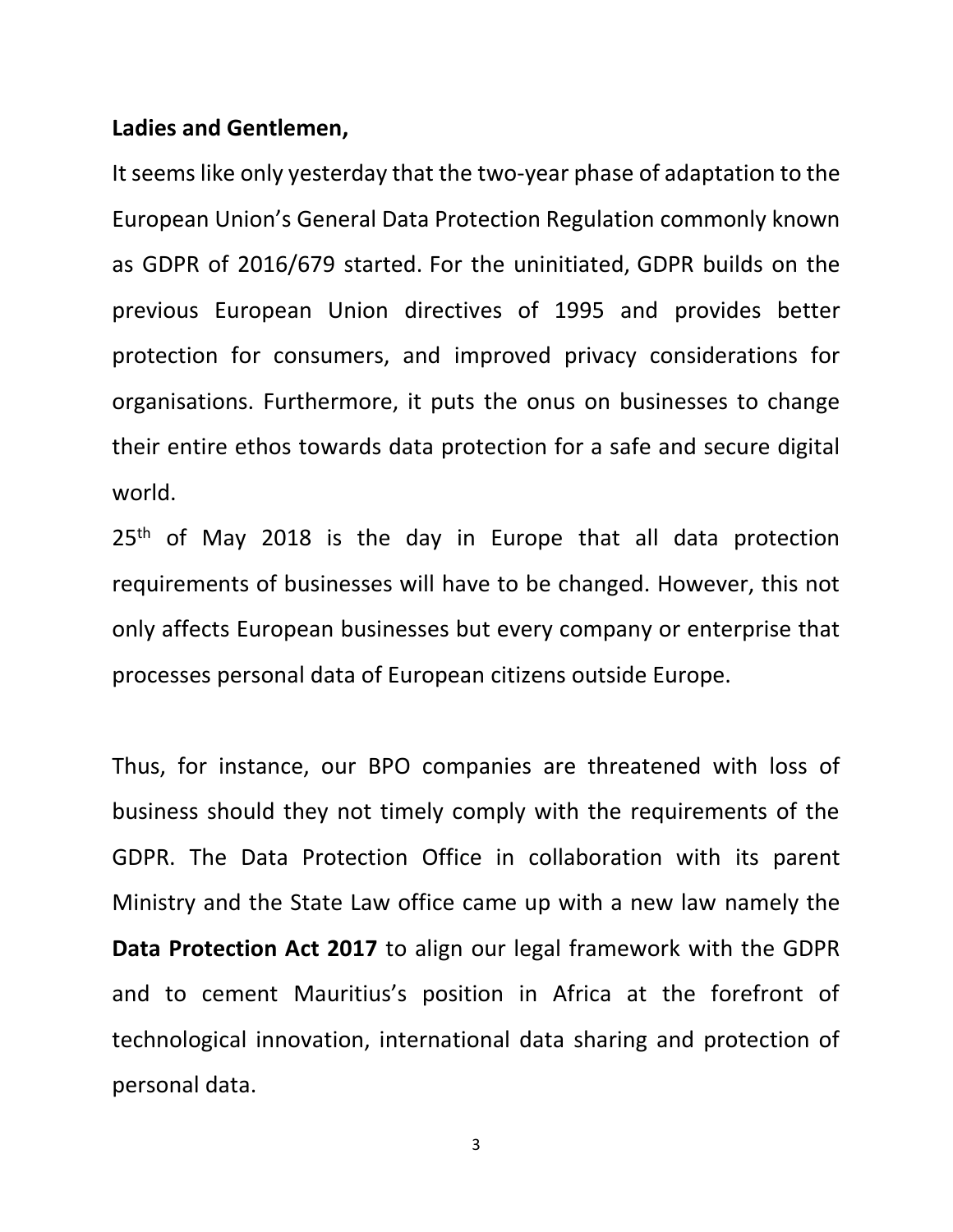#### **Distinguished Guests,**

Most of you handle personal data at work for example Payroll info, employee/clients' details, people's expenditures amongst others. It is your responsibility to keep that information secure and ensure that individuals' rights are respected, with the risk of enforcement action and damaging publicity for your company if you get that wrong. The new Act places more responsibility on you to handle information correctly.

Since the world has changed a lot since 2004, not only technology but business models, people's attitudes to their data, their demand that their information is properly looked after. Therefore, our Data Protection Act had to be changed too.

The question that you would surely ask is: "**What is new in the Data Protection Act 2017**". This is the purpose of this workshop: to educate you on the new requirements to make you aware of your responsibilities and protection rights under the Act.

To begin with, the major changes that have been brought in the new Act are as follows:

- 1. Existing data protection principles and key definitions such as consent and personal data have been modernised.
- 2. The introduction of new concepts such as: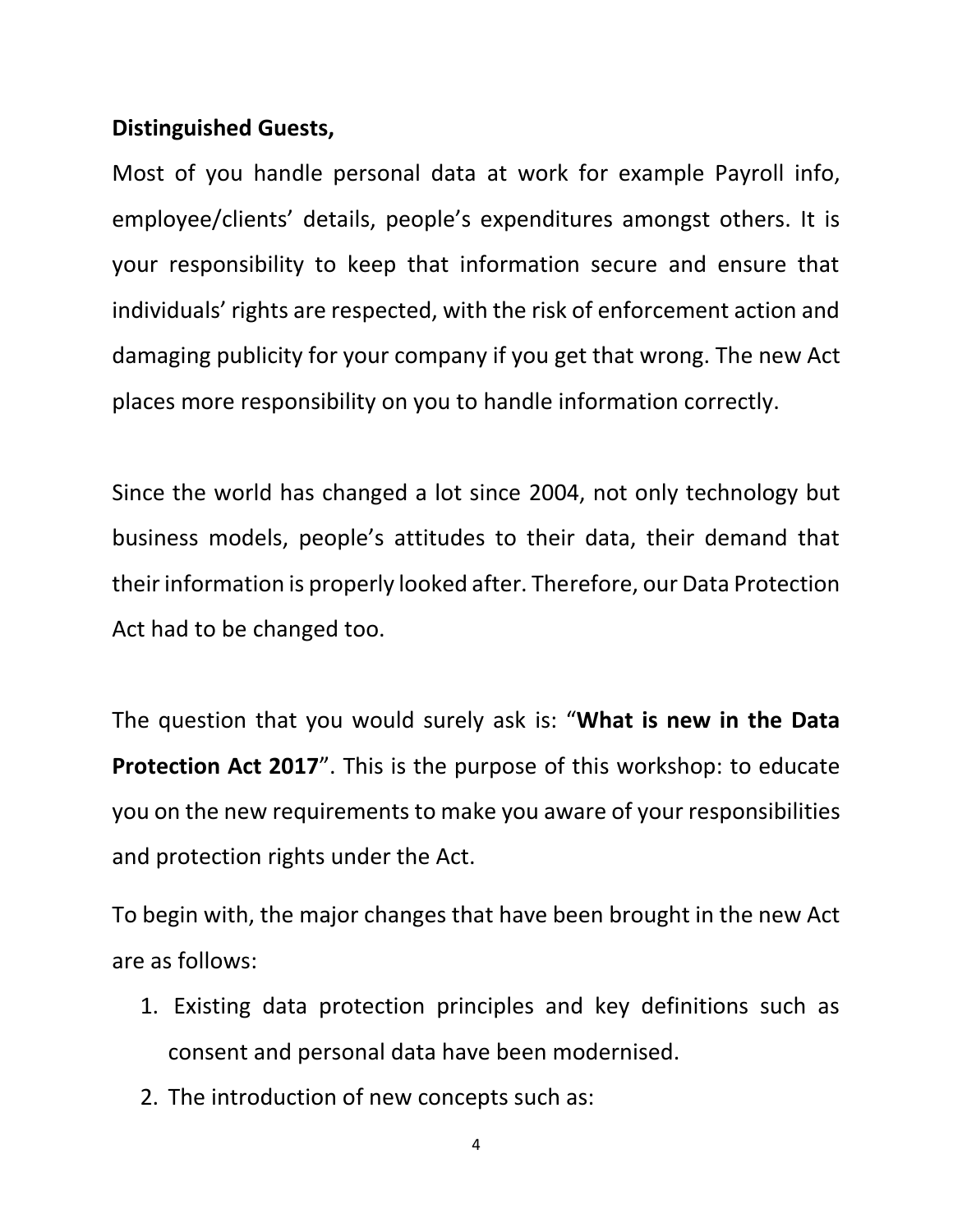- a. Data protection impact assessments;
- b. Notification by controllers of personal data breaches to the Data Protection Office and data subjects;
- c. Voluntary certification mechanisms and data protection seals & marks for controllers; and
- d. Rights to object to automated individual decision-making including profiling for data subjects.
- 3. The new Act also simplifies:
	- a. the registration and renewal process of controllers and processors;
	- b. the complaints' mechanism and the procedures related to hearings conducted by the Data Protection Office;
	- c. the ease of doing business, in particular in terms of free flow of data from EU or other parts of the world to Mauritius.

Being transparent and providing accessible information to individuals about how you will use their personal data is another key element of the new law.

# Obligations on Controllers and Processors

A number of obligations have been imposed on controllers and processors under Part IV of the Act, to ensure that processing of personal data is done in a fair and lawful manner.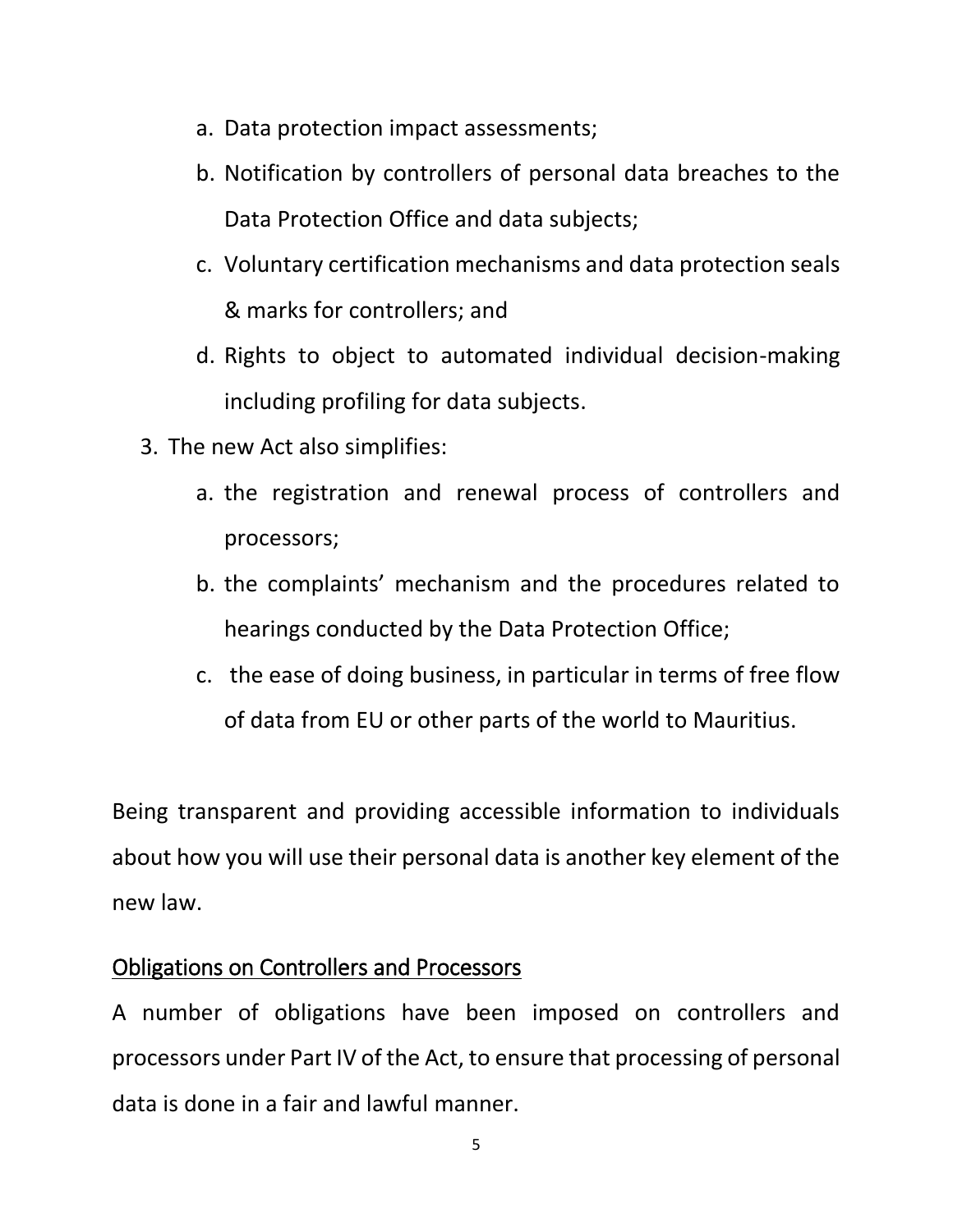# **Accountability and Principles relating to Processing of Personal Data**

The Data Protection Act 2017 increases accountability of controllers, which will make you as organisations implement controlled business processes resulting in better administration, greater productivity and efficiency, and higher levels of security. The principles relating to the processing of personal data are broadly similar to the previous law. In short:

- Lawfulness, transparency,
- Purpose limitation,
- Data minimization,
- Accuracy,
- Storage limitation,
- Processing in accordance with the rights of data subjects.

Your organisation will not only be responsible for adhering to these principles but should also be able to demonstrate compliance with them. For example, you will have to maintain a record of processing activities including details such as:

- the purpose of processing personal data,
- description of categories of data subjects,
- personal data and recipients,
- transfer of personal data to other countries,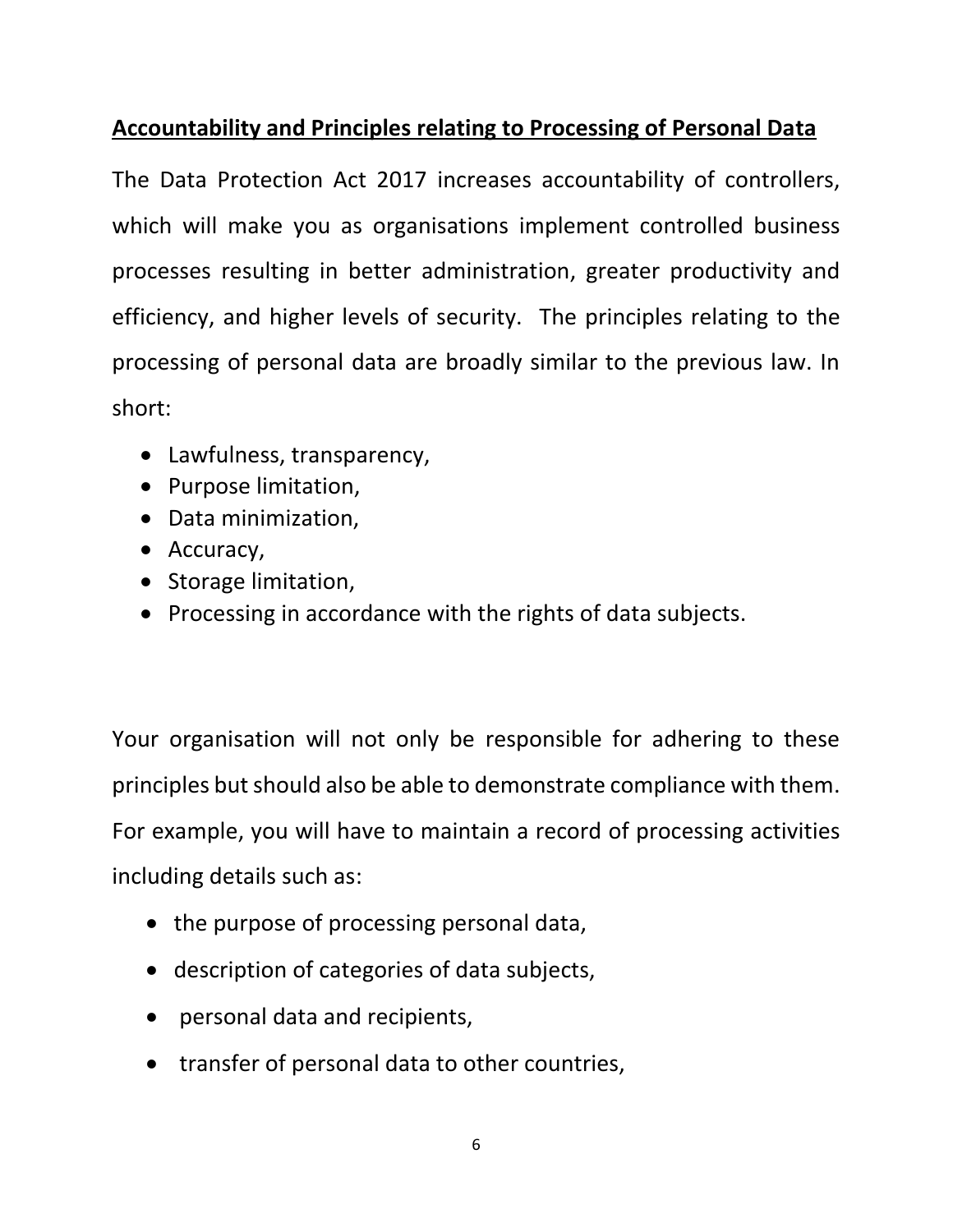- time frames for erasures and restrictions,
- organisational and technical measures in place and make these available to the Data Protection Office upon request.

#### **Collection of personal data**

Where you collect personal data directly from a data subject, you should ensure that the subject is given all information including the purpose for which the data is being collected, its intended recipients, the existence of the right to withdraw consent at any time, the period for which the personal data will be stored among others.

#### **Conditions for Consent**

In that respect, section 24 on conditions for consent impose on controllers the burden of proof for establishing the data subject's consent to the processing of their personal data for specified purposes. In other words, your respective organisations must be able to provide evidence that consent has been obtained.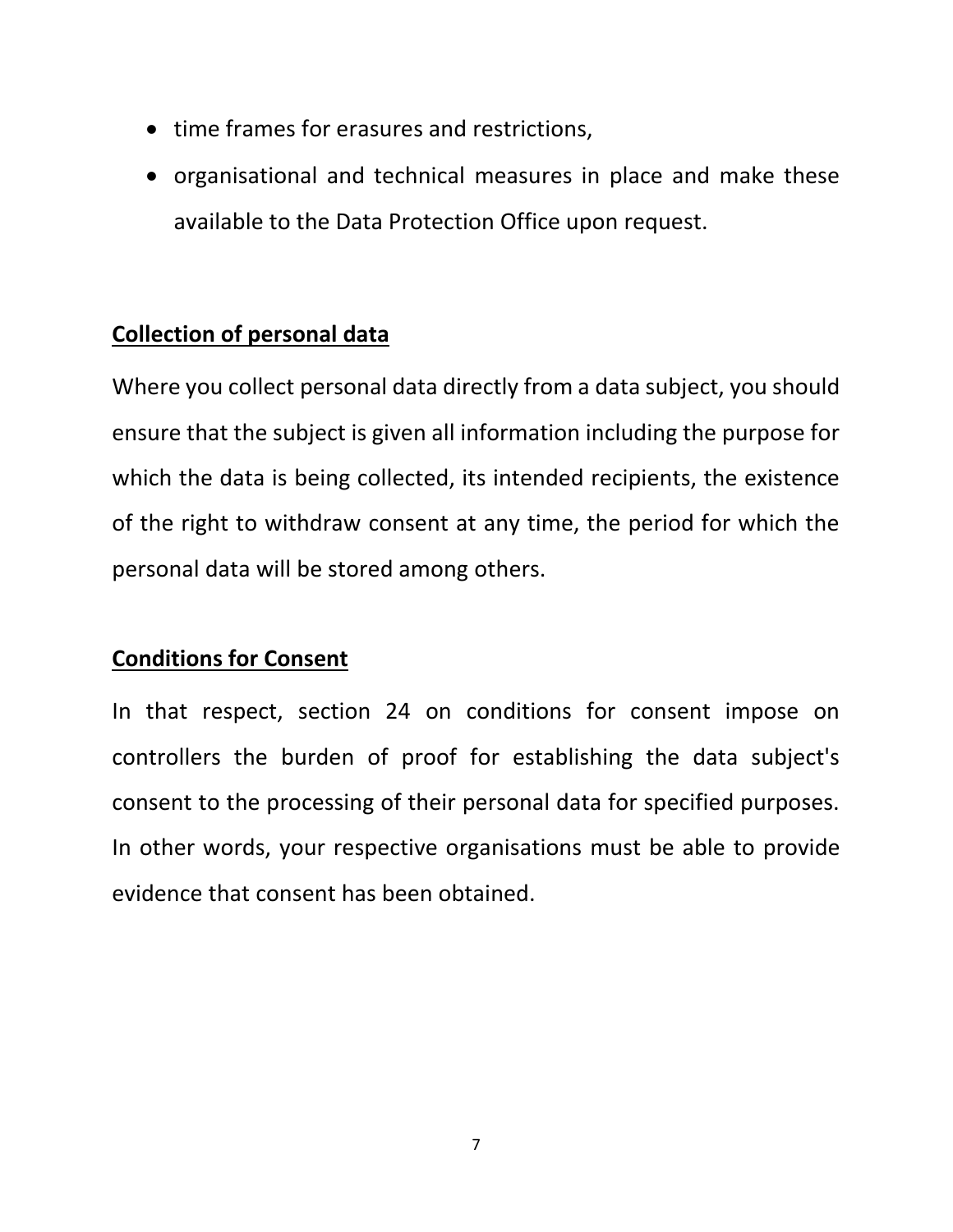#### **Ladies and Gentlemen,**

#### **Processor**

The Data Protection Act 2017 brings a change in the rules if you're a processor, i.e. processing personal data on behalf of another business – you'll have more direct compliance responsibilities than under the previous law.

# **Dear participants,**

# **Notification of personal data breach and Communication of personal data breach to data subject**

Data breach reporting is another feature. You'll be obliged to notify the Office, within 72 hours, wherever feasible of a breach where it is likely to result in a risk to the rights and freedoms of individuals.

Controllers are also required under section 26 of the Act to notify breaches to affected data subjects without undue delay unless the breach is unlikely to result in a high risk.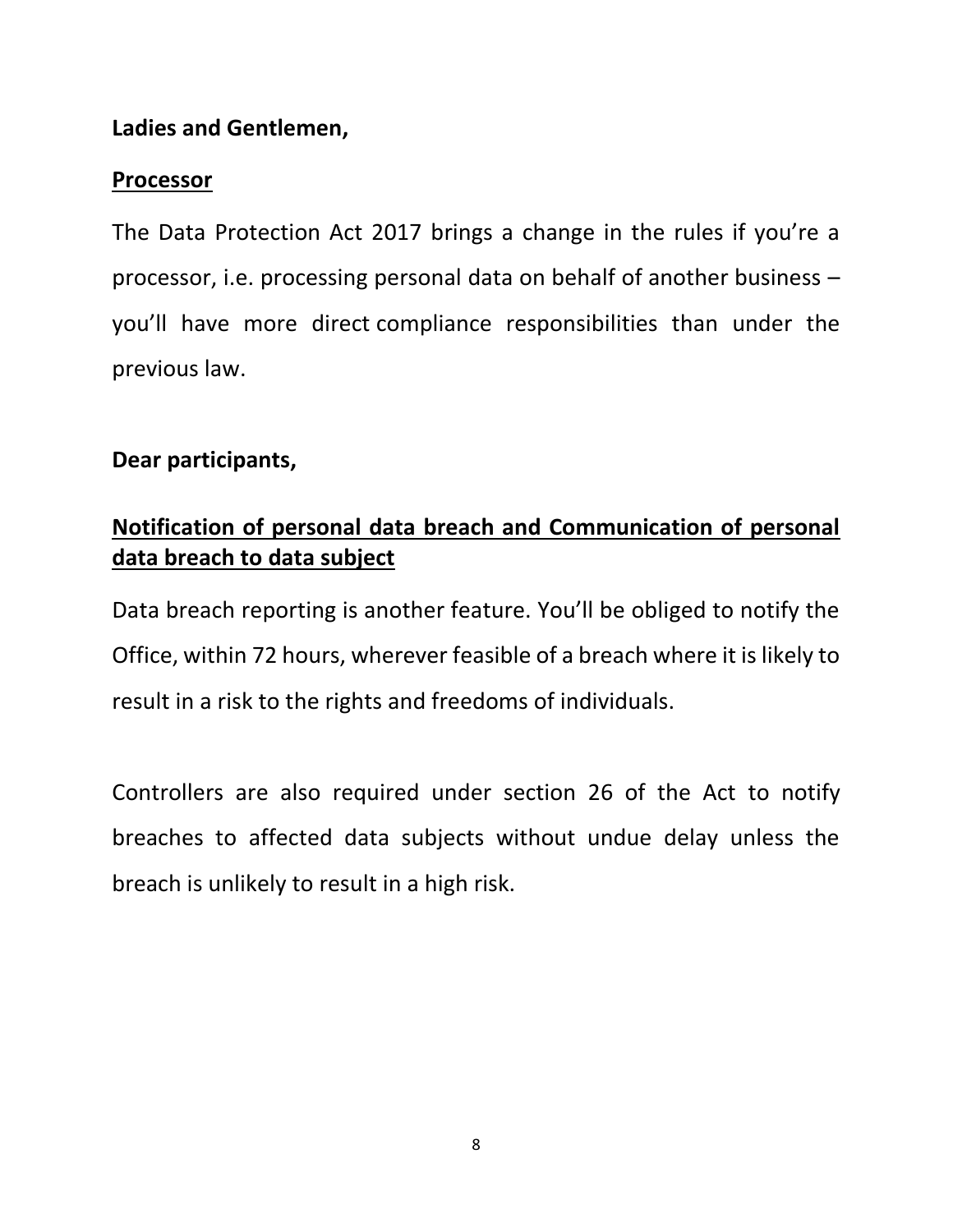#### **Distinguished Guests,**

# **Personal data of children and Security of processing**

The Act now caters for the processing of personal data concerning children.

The need for implementing appropriate security and organisational measures have always been part of the previous legislation. It has now been enhanced with the introduction of new requirements such as:

- pseudonymisation and encryption of personal data,
- Maintaining ongoing confidentiality, integrity, availability, access, and resilience of processing systems and services.
- Restoring the availability of and access to personal data, in the event of a physical or technical incident;
- Testing and evaluating the effectiveness of technical and organisation measures.

# **Ladies and Gentlemen,**

#### **Data protection impact assessment**

A data protection impact assessment is a good practice tool that the Data Protection Office has championed for a long time. It is now legally required in certain circumstances. Therefore, where processing operations are likely to result in high risk to the rights and freedoms of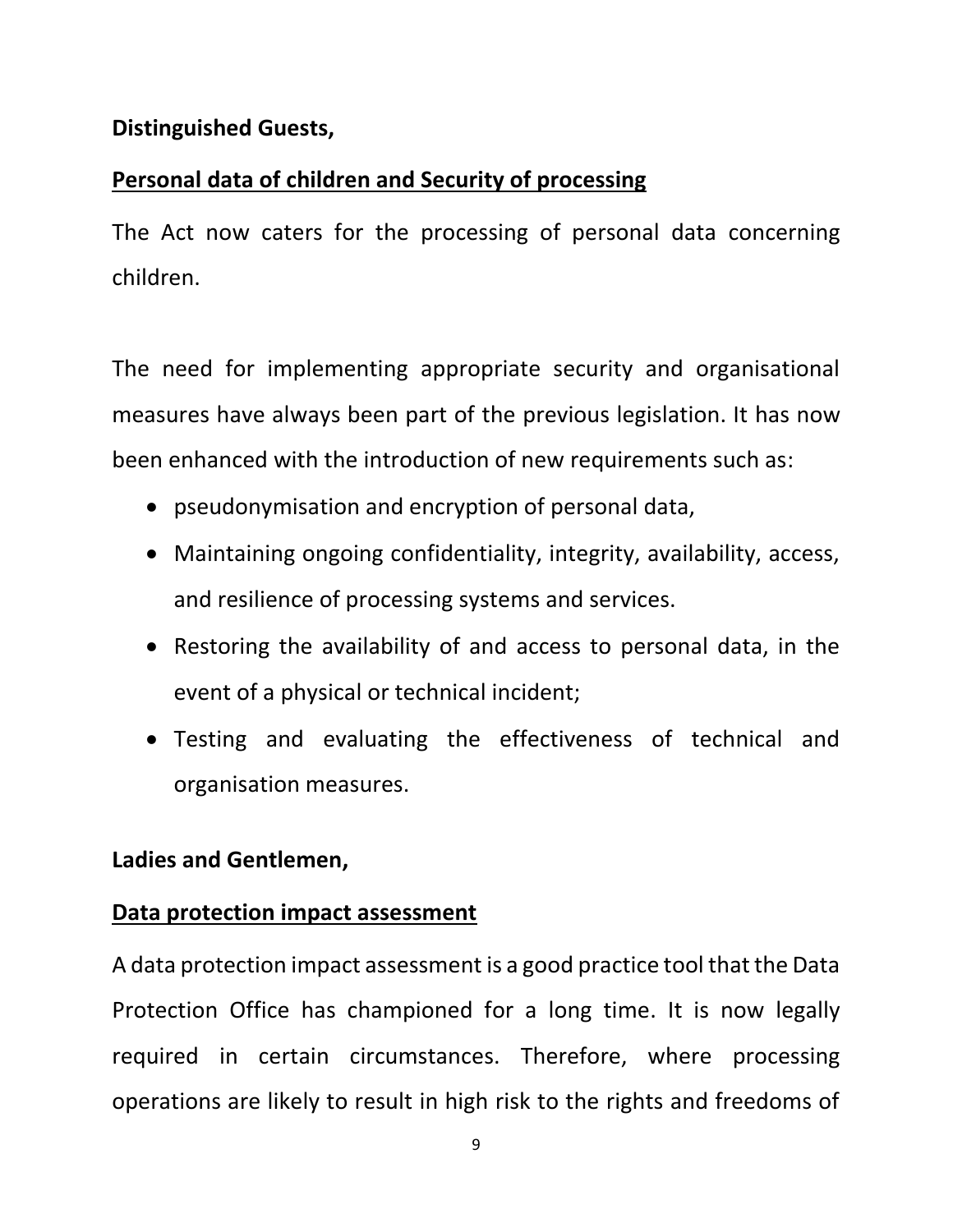data subjects by virtue of their nature, the Act requires organisations to conduct an impact assessment prior to the processing of personal data.

#### **Transfer of personal data outside Mauritius**

With the new legislation, transfer of personal data to another country may take place only if the controller has adduced appropriate safeguards with respect to the protection of personal data to this office or has complied with the conditions laid down in the provisions relating to the transfer of personal data outside the country.

#### **Dear invitees,**

# Rights of the data subject (Individual)

The rights of data subject have been reviewed and enhanced. With the new law, it becomes more important to inform the individual, or the customer whose data you process, about what happens to their data. What you have to be aware on the rights of the data subject is as follows:

- The right to access personal information
- Controls introduced on automated individual decision making
- Rectification, erasure or restriction of processing of personal information
- The right to object to processing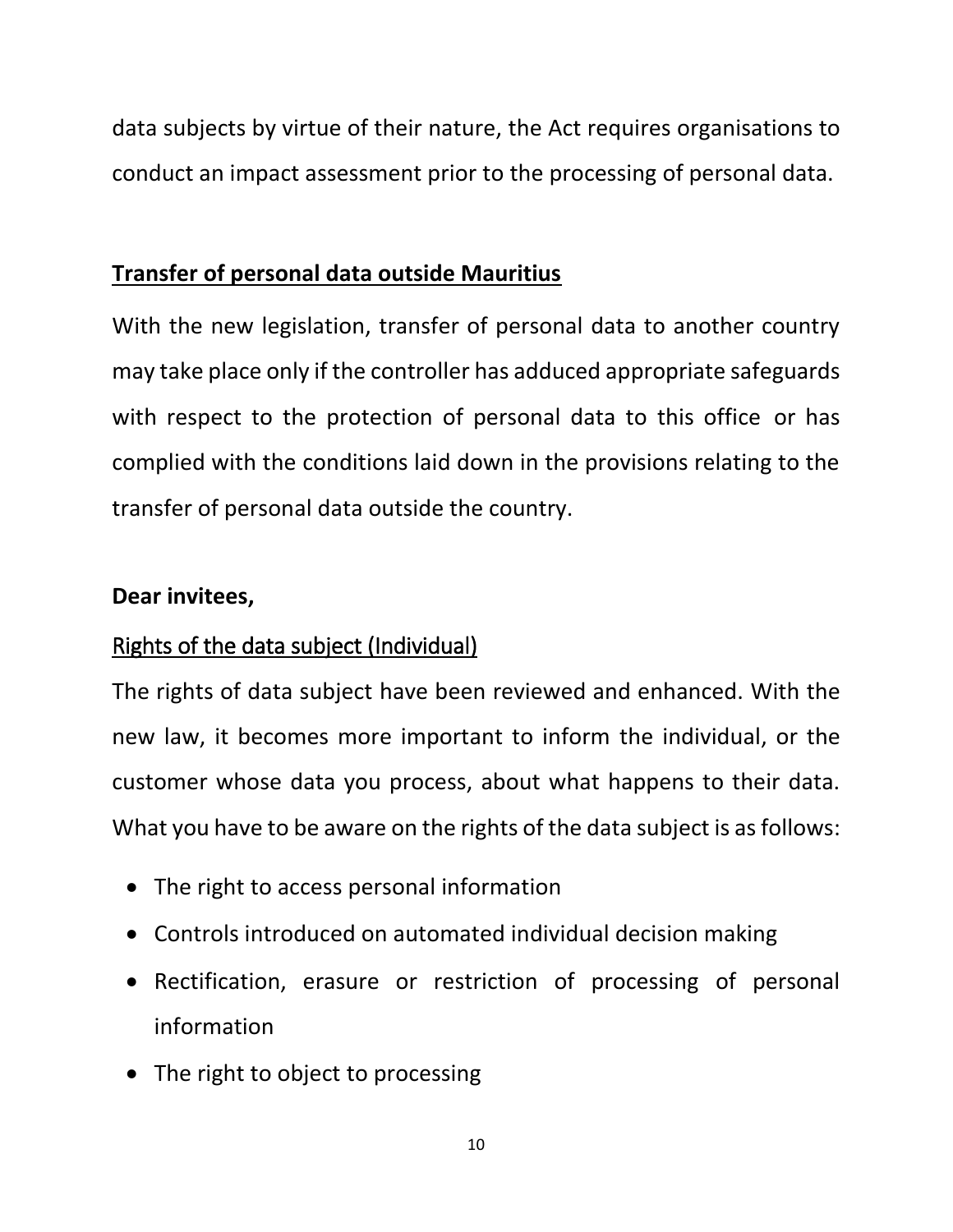# **Distinguished Guests,**

To enhance transparency, **certification** (Section 48) has been introduced to:

- help controllers and processors to demonstrate legal accountability;
- build confidence and trust in the organisation with all stakeholders, as well as with the wider public;
- allow data subjects to quickly assess the level of data protection of relevant products and services;
- ensure legal certainty for cross-border data transfers;

Certification is voluntary but enables controllers and processors to demonstrate compliance with the Data Protection Act.

# **Dear Participants,**

The Data Protection Act 2017 brings out several benefits. For instance:

• Increased accountability of controllers will make organisations implement controlled business processes resulting in better organisation, greater productivity and efficiency, and higher level of security.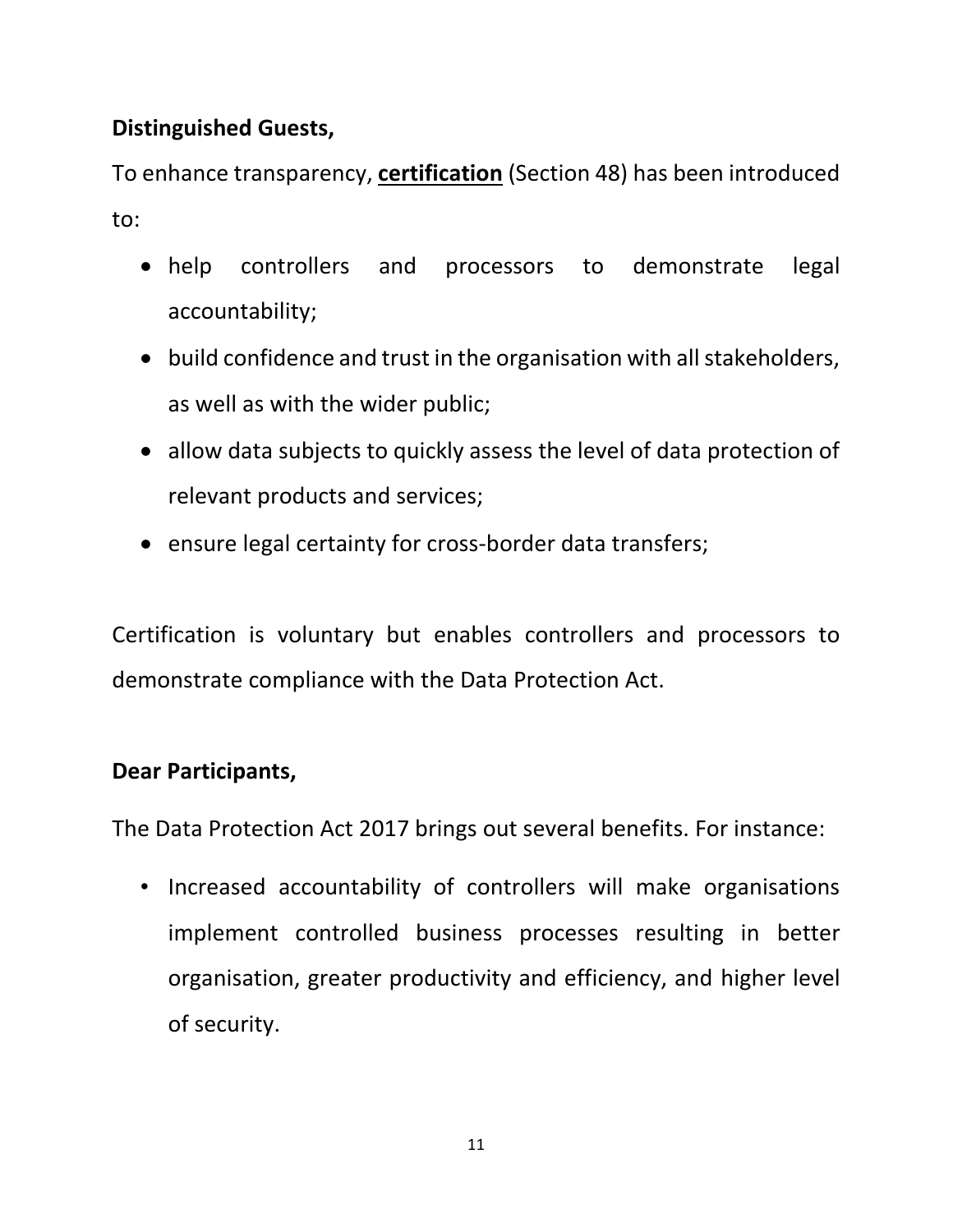- $\checkmark$  Being compliant will also help organisations to gain and strengthen customer trust, confidence and loyalty.
- Enhanced data subjects' rights will give individuals greater control over their personal data.
- Legal and practical certainty for economic operators and public authorities will be reinforced.
- The new data protection framework will significantly improve the digital legal landscape to respond to the new EU requirements for adequacy, thereby attracting foreign investors.
- Certified organisations will be recognised as providing adequate privacy protection thus giving legal certainty for cross-border data transfers.
- Risk of data breaches will be minimised.

# **Ladies and Gentlemen,**

Those organisations which will succeed under the new law will be those who recognise that the key feature of the Act is to put the individual at the heart of their data protection policies.